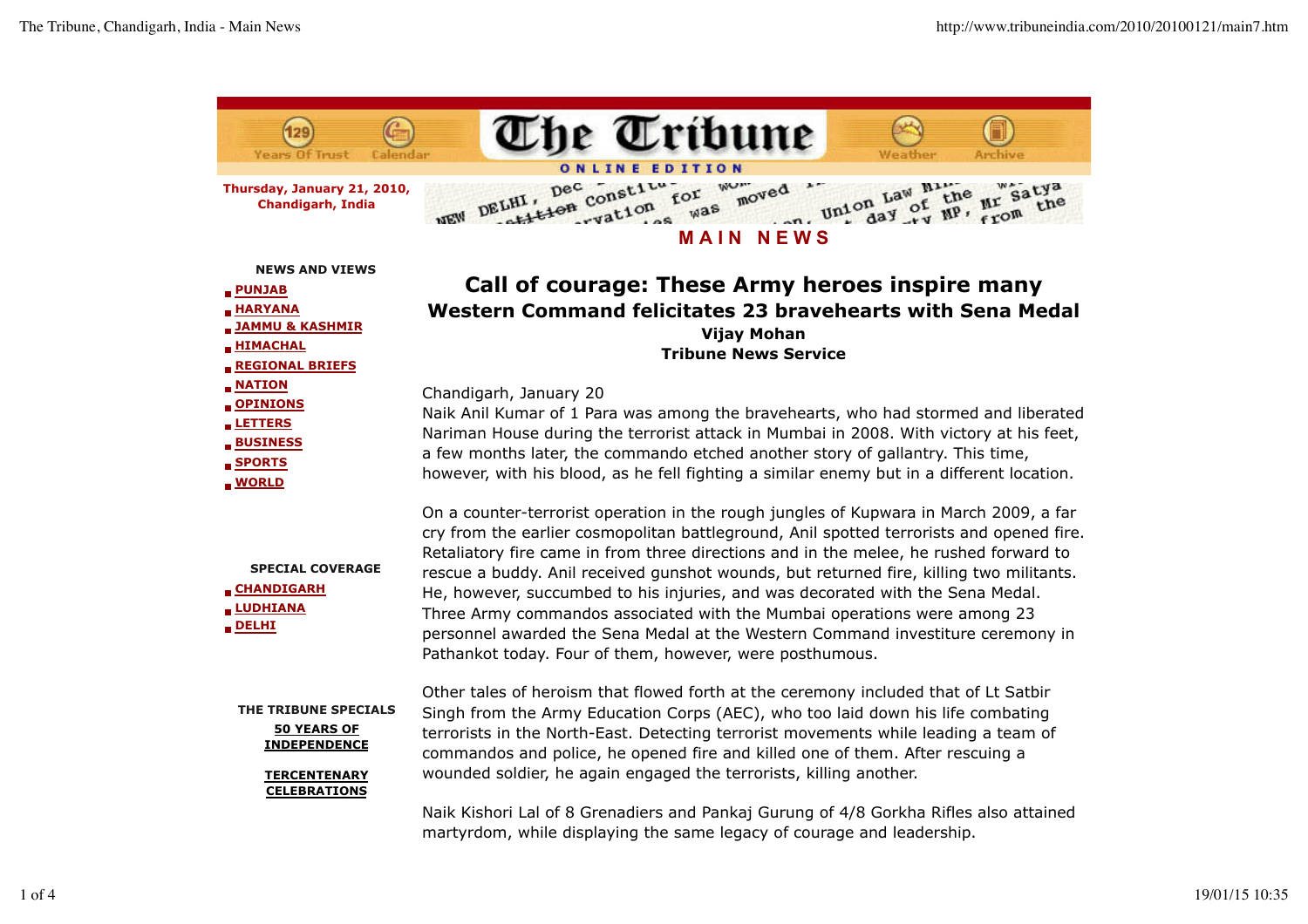## AdChrises (**B** Money **Transfers** to India Guaranteed Rates and Low Fees. Try Our Services For Free Today!

 $O$   $O$ 

Pankaj was leading a scout party near Manipur when on observing suspicious movements, he forewarned other security teams. In the ensuing action, he received injuries on his chest and arms, but held on to his position and engaged the enemy. His timely warning and subsequent action averted a major incident.

Kishori was leading a small team to cut off an escape route of terrorists in Kupwara, when the troops came under intense fire. He was hit in the leg, but he outmaneuvered the terrorists and came face to face with them from the flanks. In the ensuing gunfight, Kishori was fatally injured.

Major Sanjay Kandwal of Kumaon Regiment and Naik Sate Singh of the Parachute Regiment were decorated for their leadership, courage and acumen during the Mumbai carnage. After evacuating scores of foreign and Indian hostages from the Taj Hotel, they charged into a bar where terrorists were holed up and neutralised them.

Of the 23 gallantry awards, 19 went to the Infantry, including the Parachute and Special Forces. The other recipients were one each from the Armoured Regiment, Army Ordnance Corps, Electronics and Mechanical Engineers and the AEC. Three officers, Maj-Gen (now Lt- Gen) GM Nair (Infantry), Maj-Gen Surendra Nath (Armoured) and Brig SB Negi (Infantry) were awarded the Vashisht Seva Medal for meritorious services

The medals were presented by the General Officer Commanding, Western Command, Lt Gen Shankar Ranjan Ghosh. A large number of senior officers and their wives were also present on the occasion.